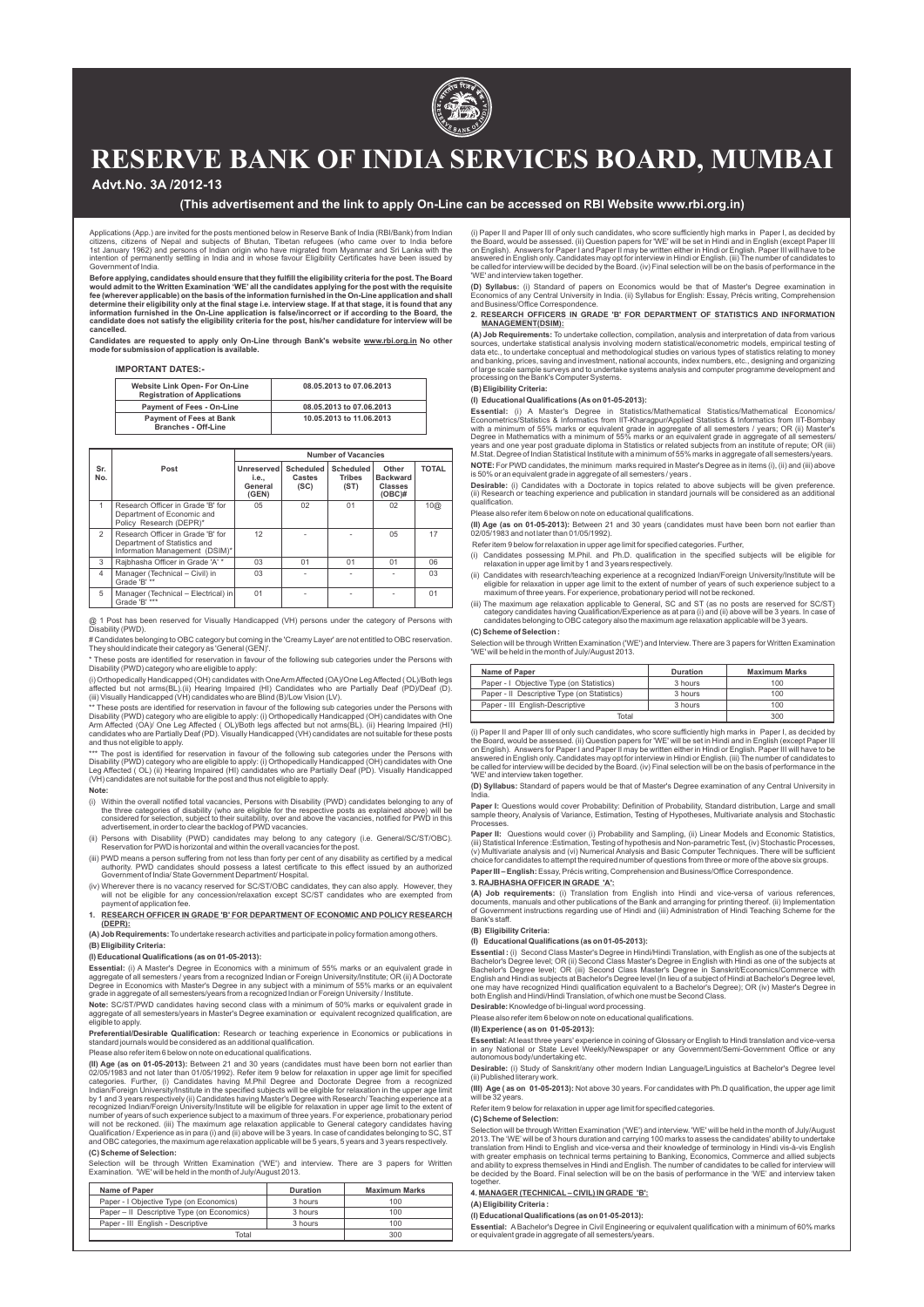**Desirable:** Specialization in Structural Design, Public Health Engineering, Soil Mechanics & Foundation **Engineering** 

Please also refer item 6 below on note on educational qualifications.

**(II) Experience (as on 01-05-2013):**

**Essential:**At least 3 years' experience after graduation (in a position of independent responsibility **equivalent to that of an Assistant Engineer)** in a public/private limited organization including Hospitals/Banks/Financial<br>Institutions / Planning / Designing / Construction / Large Office Buildings / Multistoried Buildings / Housin Companies/residential campus based education institutions including preparation and evaluation of tender papers.

**(III) Age (as on 01-05-2013):** Not above 35 years (Candidates must not have been born earlier than  $02/05/1978$ 

(i) Paper II of only such candidates, who score sufficiently high marks in Paper I, as decided by the Board, would be assessed. (ii) Question papers for 'WE' will be set in Hindi and in English. Answers may be written either in Hindi or English. Candidates may opt for interview in Hindi or English. (iii) The number of candidates to<br>be called for interview will be decided by the Board. (iv) Final selection will be on the basis of perform 'WE' and interview taken together

**Desirable:** (i) Experience of administering construction projects in all its aspects and knowledge of PERT/ CPM techniques (ii) Working knowledge of Computer in Structural Design in CAM/CAD/evaluation and analyzing of tenders with special references (iii) Working knowledge of Electro-mechanical services and electrical maintenance (iv) Working knowledge in structural rehabilitation works (v) Good drafting capacity.

Refer item 9 below for relaxation in upper age limit for specified categories.

#### **(B) Scheme of Selection:**

Selection will be through Written Examination (WE) in the following two papers and Interview. 'WE' will be held in the month of July/August 2013.

| <b>Type of Paper</b>                               | <b>Duration</b> | Marks |
|----------------------------------------------------|-----------------|-------|
| <b>Paper I Objective Type Test</b>                 | 1 hr            | 100   |
| Test of professional knowledge/ job knowledge      |                 |       |
| <b>Paper II Descriptive Type Test</b>              | 3 hrs           | 100   |
| Standard of the papers will be that of B.E. Degree |                 |       |
| Total                                              |                 | 200   |

**Desirable:** (i) Working knowledge of electronic systems like CCTV surveillance systems, Addressable<br>Security Alarm and Fire Alarm systems, EPABX, UPS system etc. (ii) Experience in maintenance of lifts, pumps, air-conditioning plants, etc. (iii) Experience of administering construction projects in all its aspects and knowledge of PERT/CPM techniques (iv) Good drafting capability in English, ability to work with computers as regards Microsoft Word, Excel and Power Point presentation.

# **5. MANAGER (TECHNICAL– ELECTRICAL) IN GRADE 'B':**

**(A) Eligibility Criteria:**

# **(I) Educational Qualifications (as on 01-05-2013):**

**Essential:** A B.E./B. Tech Degree in Electrical Engineering or Electrical and Electronics Engineering with a minimum of 60% marks or equivalent grade in aggregate of all semesters/ years.

**Desirable:** Elective/course papers in power electronics, Programmable logic controllers, electronic measurements, communication theory.

Please also refer item 6 below on note on educational qualifications.

# **(II) Experience (as on 01-05-2013):**

`100/- (Rupees one hundred only) + Bank Charges as applicable. No fee is payable by SC/ST/PWD tes. Fees are required to be paid **only** in the manner prescribed in this advertisement (item 12 below).

**Essential:**At least 3 years' experience after graduation (in a position of independent responsibility **equivalent to that of an Assistant Engineer)** in a public/private limited organization including Hospitals/Banks/Financial Institutions/residential campus based educational institutions in planning/designing/execution of internal and external electrical installation work, large central air-conditioning plant, lift, communication systems and other associated services involved in large, multi storey building projects including preparation, scrutiny and evaluation of tenders.

**(III) Age (as on 01-05-2013):** Not above 35 years (Candidates must not have been born earlier than 02/05/1978).

Refer item 9 below for relaxation in upper age limit for specified categories.

#### **(B) Scheme of Selection:**

Selection will be through Written Examination ('WE') in the following two papers and Interview. 'WE' will be held in the month of July/August 2013

| <b>Type of Paper</b>                               | <b>Duration</b> | Marks |
|----------------------------------------------------|-----------------|-------|
| <b>Paper I Objective Type Test</b>                 | 1 hr            | 100   |
| Test of professional knowledge/ job knowledge      |                 |       |
| <b>Paper II Descriptive Type Test</b>              | 3 hrs           | 100   |
| Standard of the papers will be that of B.E. Degree |                 |       |
| Total                                              |                 | 200   |

(i) Paper II of only such candidates, who score sufficiently high marks in Paper I, as decided by the Board, would be assessed. (ii) Question papers for 'WE' will be set in Hindi and in English. Answers may be written either in Hindi or English. Candidates may opt for interview in Hindi or English. (iii) The number of candidates to be called for interview will be decided by the Board. (iv) Final selection will be on the basis of performance in the 'WE' and interview taken together.

## **6. NOTE: FOR EDUCATIONALQUALIFICATIONS (For all the above posts):**

(i) Some Universities/Institutes do not award Class or percentage of marks and allot Aggregate Grade Points (e.g. CGPA/OGPA/CPI etc.). In case University/Institute defines criteria for conversion of Aggregate Grade Point into Class and/or percentage of marks, the same will be accepted. However, where the University/ Institute does not define criteria for conversion of Aggregate Grade Point into Class and/or percentage of marks, the undefined parameter(s) would be worked out as under:

**Note:** For candidates possessing very high academic or professional qualification / experience of<br>significant value to the Bank , the Bank may, at its sole discretion, consider granting up to four advance<br>increments. The higher qualification/special experience of value to the Bank at the interview stage only. Such information may be furnished in the Bio-data Form in the appropriate column. The number of maximum increments will be four. The Board/Bank will not entertain any request received after the interview.

| Equivalent CGPA/OGPA/CPI or<br>similar terminologies allotted on a<br>10-point scale | <b>Class / Division</b> | <b>Aggregate Percentage</b><br>of Marks |
|--------------------------------------------------------------------------------------|-------------------------|-----------------------------------------|
| 6.75                                                                                 | I (First)               | 60%                                     |
| 6.25                                                                                 | II (Second)             | 55%                                     |
| 5.75                                                                                 | II (Second)             | 50%                                     |

(ii) Aggregate Grade Point or percentage of marks where awarded would mean aggregate over the entire duration of the course.

(iii) Where the Aggregate Grade Point (CGPA/OGPA/CPI etc.) is awarded out of a number other than 10, it will be normalized out of 10 and computed as per item (i) above.

Total pay and allowances along with admissible perquisites attached to the Grade 'B' Officers post<br>considering market value of housing in Mumbai work out to ₹ 12.43 lakhs p.a. (approx) on a cost to the Bank basis.

# **7. APPLICATION FEE (NON-REFUNDABLE) (For all the above posts):**

Fees once paid will not be refunded under any circumstances.

## **8. EXAMINATION CENTRES (For all the above posts)**

'WE' may be held at the following centres (Code Numbers indicated in the brackets)

| <b>Name of the Centre</b> | Code No. | <b>Name of the Centre</b> | Code No. |
|---------------------------|----------|---------------------------|----------|
| Ahmedabad                 | (11)     | Jammu                     | (21)     |
| Bangalore                 | (12)     | Kanpur                    | (22)     |
| Bhopal                    | (13)     | Kochi                     | (23)     |
| <b>Bhubaneswar</b>        | (14)     | Lucknow                   | (24)     |
| Kolkata                   | (15)     | Mumbai                    | (25)     |
| Chandigarh                | (16)     | Nagpur                    | (26)     |
| Chennai                   | (17)     | New Delhi                 | (27)     |
| Guwahati                  | (18)     | Patna                     | (29)     |
| Hyderabad                 | (19)     | Pune                      | (30)     |
| Jaipur                    | (20)     | Thiruvananthapuram        | (31)     |

Candidates can select only one centre and must indicate its name and code No. in the application. Centre and dates of 'WE' are liable to be changed at Board's discretion. In the event of cancellation of WE at any centre, the Board may at its discretion allot an alternative centre to the candidates concerned. Candidates admitted to the 'WE' will be intimated dates, time table and venue of 'WE' through Admission Letters (AL). The candidates<br>should download their AL from their registered E-mail ID. **No hard copy of the Admission Letter (AL) will be sent by post.** Candidates will **not** be admitted to the 'WE' without the AL. **Request for change of centre will not be entertained.**

# **9. RELAXATION IN THE UPPER AGE LIMIT:**

#### Upper age is relaxable by-

(a) Three years in the case of OBC candidates **if the posts are reserved for them.**

- i) If a candidate is eligible and desires to apply for more than one post, he/she should submit a separate<br>On-Line application for each post with requisite fee (wherever applicable). The candidates have to apply<br>in On-Line (which should remain active during the entire recruitment process), scanned (digital) image of his/her photograph and signature as per the specifications given in item 14 below.
- (ii) Candidates **need not submit /send at any address, application printouts or any certificates or copies** thereof at the time of On-Line application (No Off-line/hard copy of applications will be accepted). Their candidature will be considered on the strength of the information furnished in the On-Line application. If at any stage, it is found that any information furnished in the On-Line application is false/incorrect or if according to the Board, the candidate does not satisfy the eligibility criteria, his/her candidature/appointment will be cancelled/ terminated.
- (iii) Fees sent in any other manner not prescribed in this advertisement and/or the application submitted without depositing the fee (unless exempted) would be rejected and no correspondence shall be entertained in this regard.
- (iv) All educational qualifications must have been obtained from recognized universities/institutions in India or abroad. If grades are awarded instead of marks, candidates should clearly indicate their numerical equivalent.
- (v) Candidates should satisfy themselves about their eligibility for the post applied for. The Board would admit to the 'WE' all the candidates applying for the above posts with the requisite fee (wherever applicable) on the basis of the information furnished in the On-Line Application and shall determine their eligibility only at the final stage i.e. interview stage.
- (vi) The Board shall not entertain requests from the candidates seeking advice about their eligibility to apply.
- (vii) Candidates already in service of Govt./Quasi-Govt. Organisations and Public Sector Banks<br>//Undertakings will have to produce a "No Objection Certificate' from their employer, at the time of <u>Interview.</u> **Without 'NOC', no candidate shall be allowed to appear in the interview.** However, before<br>appointment in RBI, a proper discharge certificate from the employer will have to be produced.
- (viii) The Admission Letters (AL) shall be sent only by E-mail to all the admitted candidates at their<br>registered E-mail ID at the appropriate time but well before the 'WE' date. No hard copy of the AL will **be sent by the Board.** All such **candidates will have to download / take a print out of their Admission Letter (AL) through their E-mail** and must bring the AL (hard copy) on the day of examination(s) along with their recent pass-port size photograph (in original) which they have uploaded in their Application Form at the time of applying to the Board. **No candidate shall be allowed to appear in the 'WE' without AL.**
- (ix) **The list of admitted candidates for the 'WE' along with the time table (i.e. Date and Time of 'WE') will be displayed on RBI website (www.rbi.org.in) at the appropriate time.** If the candidate does not receive Admission Letter (AL) for 'WE' through his/her mail / any other communication from the Board, he/she should contact the In-charge of the RBI Office during office hours, at the examination centre indicated in the application, alongwith duly signed passport size photograph, on any day starting from four days before the date of examination for necessary guidance. Failure to comply with above instructions will deprive the candidate of any claim for consideration.

(b) Five years in the case of: i) SC/ST candidates **if the posts are reserved for them** ii) Ex-employees of banking institutions whose services had to be terminated for reasons of economy or as a result of bank going into liquidation and personnel retrenched from Government Offices after at least one year's service and currently registered with Employment Exchange, iii) Ex-servicemen (including Emergency Commissioned Officers/Short Service Commissioned Officers) provided applicants have rendered at least five years continuous Military Service and have been released on completion of assignment (including those whose assignment is due to be completed within one year) otherwise than by way of dismissal or discharge on account of misconduct or inefficiency or on account of physical disability or have been released on account of physical disability attributable to Military Service or on invalidment, iv) Emergency Commissioned Officers/Short Service Commissioned Officers who have completed their initial period of assignment of five years of Military Service but whose assignment has been extended beyond five years and in whose case the Ministry of Defence issues certificates that they would be released on selection within three months from the date of receipt of offer of appointment, v) Candidates who had ordinarily been domiciled in Kashmir Division of the State of Jammu and Kashmir between 1st January, 1980 and 31st December, 1989.

(c) 10 years for PWD (GEN); 13 years for PWD (OBC) and 15 years for PWD (SC/ST) candidates.

## **NOTE : CUMULATIVE AGE RELAXATION WILL NOT BE AVAILABLE EITHER UNDER THE ABOVE ITEMS OR IN COMBINATION WITH ANYOTHER ITEMS.**

**10. SERVICE CONDITIONS / CAREER PROSPECTS :**

#### **(i) Pay Scale:**

**(A) For Grade 'A' Officers:** They will draw a starting basic pay of ₹17,100/-p.m. in the scale of ₹17,100-<br>1000(11)-28100-EB-1000(4)-32100-1100(1)-33200 applicable to Officers in Grade A. They will also be eligible for Dearness Allowance, Local Allowance, House Rent Allowance, Family Allowance and Grade Allowance as per rules in force from time to time. At present, initial monthly gross emoluments are approximately ₹37,631/-

**(B) For Grade 'B' Officers:** They will draw a starting basic pay of ₹21,000/- p.m. in the scale of ₹21000-<br>1000-30000-EB-1000-32000-1100-36400 applicable to Officers in Grade B and they will also be eligible<br>for Dearnes Allowance as per rules in force from time to time. At present, initial monthly gross emoluments are approximately ₹46,949/-.

#### **(ii) Perquisites:**

Bank's accommodation subject to availability, reimbursement of expenses for maintenance of vehicle for official purpose, newspaper, telephone charges, book grant, allowance for furnishing of residence, etc. as per eligibility. Free dispensary facility besides reimbursement of medical expenses for OPD treatment/hospitalization as per eligibility. Interest free festival advance, Leave Fare Concession (once in two years for self, spouse and eligible dependents). Loans and Advances at concessional rates of interest for Housing, Car, Education, Consumer Articles, Personal Computer, etc. The posts also carry benefits of Provident Fund, Pension and Gratuity.

Total pay and allowances along with admissible perquisites attached to the Grade 'A' Officers post considering market value of housing in Mumbai work out to ₹8.81 lakhs p.a. (approx) on a cost to the Bank basis.

- (iii) Candidates selected for the post will be governed by **'the defined contribution New Pension Scheme (NPS)'.**
- (iv) At certain centres, limited number of residential quarters are available. Facility for securing residential accommodation on lease, however, exists at all centres.
- (v) Initial appointment will be on probation for a period of two years. At Bank's discretion, the probationary period may be extended upto a maximum period of four years.
- (vi) There are reasonable prospects for promotion to higher grades.

(vii) Selected candidates are liable to be posted and transferred anywhere in India.

## **11. GENERAL RULES / INSTRUCTIONS:**

- (x) In all correspondence with the Board, if any, **Roll Number**indicated in (AL) must be quoted.
- (xi) Candidates will have to appear for the 'WE' at their own expenses. However, candidates called for interview, will be reimbursed to and fro actual First Class (Non-AC)/II AC railway fare by the shortest route from the place of their residence/place of work to the place of interview whichever is nearer.
- (xii) The posts are also open to the employees of RBI (Staff Candidates) who satisfy the eligibility criteria separately stipulated by the Bank and who apply On-line within the closing date.
- (xiii) The Board does not furnish the mark-sheet to candidates. However, the 'WE' and Interview marks of the candidates may be available on the Bank's web-site in an interactive mode after the declaration of the final result
- (xiv) Canvassing in any form will be a disqualification.
- (xv) In all matters regarding eligibility, conduct of examinations, interviews, assessment, prescribing minimum qualifying standards in 'WE' and interview, in relation to number of vacancies and communication of result, the Board's decision shall be final and binding on the candidates and no correspondence shall be entertained in this regard.
- (xvi) Mobile phones, pagers, laptops, i-pads or any other communication devices are not allowed inside the premises, where the examination is being conducted. Any infringement of these instructions shall entail disqualification including ban from future examinations.
- (xvii) Any resultant dispute arising out of this advertisement shall be subject to the sole jurisdiction of the Courts situated at Mumbai only.